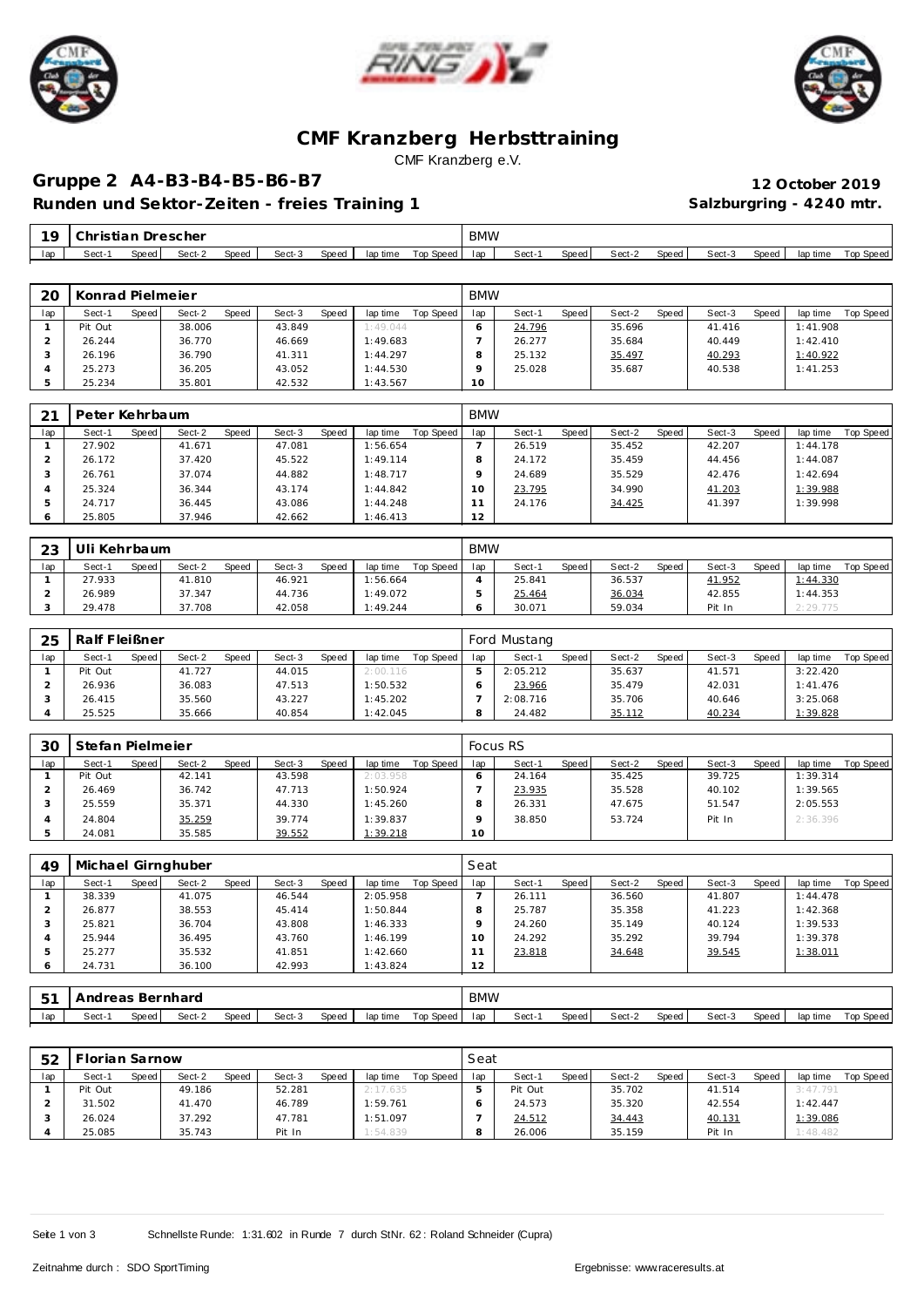





## **CMF Kranzberg Herbsttraining** CMF Kranzberg e.V.

# **Gruppe 2 A4-B3-B4-B5-B6-B7 12 October 2019**

Runden und Sektor-Zeiten - freies Training 1 **Salzburgring - 4240 mtr.** 

| ں ب | Peter Höhensteiger |              |        |       |        |       |          |           | <b>BMW</b> |        |       |        |        |        |       |          |           |
|-----|--------------------|--------------|--------|-------|--------|-------|----------|-----------|------------|--------|-------|--------|--------|--------|-------|----------|-----------|
| lap | Sect-              | <b>Speed</b> | Sect-2 | Speed | Sect-3 | Speed | lap time | Top Speed | lap        | Sect-1 | Speed | Sect-2 | Speed. | Sect-3 | Speed | lap time | Top Speed |

| 54  | Enzo Coppola |       |        |       |        |       |          |           | Audi TT |         |              |        |       |        |       |          |           |
|-----|--------------|-------|--------|-------|--------|-------|----------|-----------|---------|---------|--------------|--------|-------|--------|-------|----------|-----------|
| lap | Sect-1       | Speed | Sect-2 | Speed | Sect-3 | Speed | lap time | Top Speed | lap     | Sect-1  | <b>Speed</b> | Sect-2 | Speed | Sect-3 | Speed | lap time | Top Speed |
|     | Pit Out      |       | 45.420 |       | 48.575 |       | 2:07.898 |           |         | Pit Out |              | 37.204 |       | 41.515 |       | 3:52.275 |           |
|     | 33.344       |       | 41.928 |       | 48.859 |       | 2:04.131 |           |         | 25.647  |              | 36.534 |       | 40.003 |       | 1:42.184 |           |
|     | 29.191       |       | 38.985 |       | 41.552 |       | 1:49.728 |           |         | 24.419  |              | 36.255 |       | 40.192 |       | 1:40.866 |           |
|     | 26.743       |       | 37.188 |       | 41.057 |       | 1:44.988 |           |         | 24.650  |              | 36.978 |       | 40.539 |       | 1:42.167 |           |
|     | 26.985       |       | 37.923 |       | Pit In |       | 1:51.844 |           | 10      | 24.252  |              | 36.311 |       | 38.853 |       | 1:39.416 |           |

| 59  | Walter Seibold |       |        |       |        |       |          |           | <b>BMW</b>      |        |       |        |       |        |       |          |           |
|-----|----------------|-------|--------|-------|--------|-------|----------|-----------|-----------------|--------|-------|--------|-------|--------|-------|----------|-----------|
| lap | Sect-1         | Speed | Sect-2 | Speed | Sect-3 | Speed | lap time | Top Speed | lap             | Sect-1 | Speed | Sect-2 | Speed | Sect-3 | Speed | lap time | Top Speed |
|     | 42.576         |       | 52.436 |       | 51.763 |       | 2:26.775 |           |                 | 24.677 |       | 34.794 |       | 37.008 |       | 1:36.479 |           |
|     | 30.280         |       | 36.455 |       | 43.237 |       | 1:49.972 |           |                 | 23.727 |       | 32.912 |       | 37.959 |       | 1:34.598 |           |
|     | 27.051         |       | 37.407 |       | 42.065 |       | 1:46.523 |           |                 | 23.988 |       | 33.112 |       | 37.470 |       | 1:34.570 |           |
|     | 29.604         |       | 37.253 |       | 42.687 |       | 1:49.544 |           | 10 <sup>°</sup> | 23.575 |       | 32.934 |       | 36.574 |       | 1:33.083 |           |
|     | 25.615         |       | 35.079 |       | 41.308 |       | 1:42.002 |           |                 | 23.123 |       | 32.912 |       | 36.182 |       | 1:32.217 |           |
|     | 27.121         |       | 34.339 |       | 38.994 |       | 1:40.454 |           | 12              |        |       |        |       |        |       |          |           |

| 60  |        |       | Edward Graf-Eckinger |       |        |       |          |           | <b>BMW</b> |        |       |        |       |        |       |          |           |
|-----|--------|-------|----------------------|-------|--------|-------|----------|-----------|------------|--------|-------|--------|-------|--------|-------|----------|-----------|
| lap | Sect-1 | Speed | Sect-2               | Speed | Sect-3 | Speed | lap time | Top Speed | lap        | Sect-1 | Speed | Sect-2 | Speed | Sect-3 | Speed | lap time | Top Speed |
|     | 37.435 |       | 40.990               |       | 43.527 |       | 2:01.952 |           |            | 24.792 |       | 34.803 |       | 37.672 |       | 1:37.267 |           |
|     | 25.436 |       | 35.796               |       | 42.906 |       | 1:44.138 |           |            | 23.983 |       | 34.943 |       | 40.025 |       | 1:38.951 |           |
|     | 25.842 |       | 36.192               |       | 46.147 |       | 1:48.181 |           |            | 23.873 |       | 34.855 |       | 37.643 |       | 1:36.371 |           |
|     | 25.269 |       | 34.747               |       | 42.120 |       | 1:42.136 |           | O          | 23.598 |       | 34.604 |       | 39.242 |       | 1:37.444 |           |
|     | 24.420 |       | 34.845               |       | 38.536 |       | 1:37.801 |           |            | 24.409 |       | 34.920 |       | 38.961 |       | 1:38.290 |           |
|     | 24.417 |       | 34.943               |       | 38.529 |       | 1:37.889 |           | 12         |        |       |        |       |        |       |          |           |

|     | <b>Bichler</b> |       | Waldinger |       |        |       |          |           | Opel |         |       |        |       |        |              |          |           |
|-----|----------------|-------|-----------|-------|--------|-------|----------|-----------|------|---------|-------|--------|-------|--------|--------------|----------|-----------|
| lap | Sect-1         | Speed | Sect-2    | Speed | Sect-3 | Speed | lap time | Top Speed | lap  | Sect-   | Speed | Sect-2 | Speed | Sect-3 | <b>Speed</b> | lap time | Top Speed |
|     | 28.481         |       | 42.073    |       | 49.778 |       | 2:00.332 |           |      | 26.868  |       | 40.701 |       | Pit In |              | 2:08.210 |           |
|     | 27.220         |       | 42.175    |       | 45.684 |       | : 55.079 |           |      | Pit Out |       | 41.142 |       | 44.474 |              | 2:40.874 |           |
|     | 27.264         |       | 38.591    |       | 49.040 |       | : 54.895 |           |      | 26.003  |       | 39.734 |       | Pit In |              | 2:10.059 |           |

| 62  | Roland Schneider |       |        |       |        |       |          |           | Cupra |        |       |        |       |        |       |          |                  |
|-----|------------------|-------|--------|-------|--------|-------|----------|-----------|-------|--------|-------|--------|-------|--------|-------|----------|------------------|
| lap | Sect-1           | Speed | Sect-2 | Speed | Sect-3 | Speed | lap time | Top Speed | lap   | Sect-1 | Speed | Sect-2 | Speed | Sect-3 | Speed | lap time | <b>Top Speed</b> |
|     | Pit Out          |       | 41.734 |       | 44.810 |       | 1:58.601 |           |       | 23.243 |       | 33.611 |       | 36.174 |       | 1:33.028 |                  |
|     | 27.066           |       | 35.557 |       | 40.451 |       | 1:43.074 |           |       | 22.490 |       | 33.257 |       | 35.855 |       | 1:31.602 |                  |
|     | 27.275           |       | 36.272 |       | 40.947 |       | 1:44.494 |           |       | 22.948 |       | 33.332 |       | 37.773 |       | 1:34.053 |                  |
|     | 25.205           |       | 35.341 |       | 38.046 |       | 1:38.592 |           |       | 25.404 |       | 35.202 |       | Pit In |       | 1:50.138 |                  |
|     | 23.546           |       | 34.090 |       | 37.051 |       | 1:34.687 |           | 10    |        |       |        |       |        |       |          |                  |

| 70  | Pat und Maxi Sauer |       |        |       |        |       |          |           | Audi |        |       |        |       |        |              |          |           |
|-----|--------------------|-------|--------|-------|--------|-------|----------|-----------|------|--------|-------|--------|-------|--------|--------------|----------|-----------|
| lap | Sect-1             | Speed | Sect-2 | Speed | Sect-3 | Speed | lap time | Top Speed | lap  | Sect-1 | Speed | Sect-2 | Speed | Sect-3 | <b>Speed</b> | lap time | Top Speed |
|     | Pit Out            |       | 48.000 |       | 55.100 |       | 2:14.654 |           |      | 31.054 |       | 44.316 |       | 50.349 |              | 2:05.719 |           |
|     | 36.472             |       | 45.377 |       | 50.785 |       | 2:12.634 |           |      | 29.855 |       | 45.317 |       | 48.096 |              | 2:03.268 |           |
|     | 31.701             |       | 46.909 |       | 50.100 |       | 2:08.710 |           |      | 33.121 |       | 43.607 |       | 47.284 |              | 2:04.012 |           |
|     | 36.410             |       | 45.235 |       | 49.605 |       | 2:11.250 |           |      | 29.621 |       | 42.931 |       | 49.158 |              | 2:01.710 |           |
|     | 31.644             |       | 44.377 |       | 49.280 |       | 2:05.301 |           | 10   | 29.150 |       | 45.985 |       | 50.516 |              | 2:05.651 |           |

|     | ino Laubi |       |        |       |        |       |          |           | <b>BMW</b> |        |       |        |       |        |       |          |           |
|-----|-----------|-------|--------|-------|--------|-------|----------|-----------|------------|--------|-------|--------|-------|--------|-------|----------|-----------|
| lap | Sect-1    | Speed | Sect-2 | Speed | Sect-3 | Speed | lap time | Top Speed | lap        | Sect-1 | Speed | Sect-2 | Speed | Sect-3 | Speed | lap time | Top Speed |
|     | Pit Out   |       | 53.671 |       | 59.870 |       | 2:29.370 |           |            | 42.175 |       | 47.878 |       | 48.890 |       | 2:18.943 |           |
|     | 32.586    |       | 46.586 |       | 53.829 |       | 2:13.001 |           |            | 30.230 |       | 44.342 |       | 45.804 |       | 2:00.376 |           |
|     | 32.382    |       | 46.102 |       | 49.740 |       | 2:08.224 |           |            | 29.904 |       | 43.866 |       | 45.386 |       | 1:59.156 |           |
|     | 31.069    |       | 45.431 |       | 46.281 |       | 2:02.781 |           |            | 29.943 |       | 43.789 |       | Pit In |       | 2:12.142 |           |
|     | 30.668    |       | 45.397 |       | 45.874 |       | 2:01.939 |           | 10         |        |       |        |       |        |       |          |           |

| 72  | Martin Eglseder |       |        |              |        |       |          |           | <b>BMW</b> |        |       |        |       |        |       |                 |           |
|-----|-----------------|-------|--------|--------------|--------|-------|----------|-----------|------------|--------|-------|--------|-------|--------|-------|-----------------|-----------|
| lap | Sect-1          | Speed | Sect-2 | <b>Speed</b> | Sect-3 | Speed | lap time | Top Speed | lap        | Sect-1 | Speed | Sect-2 | Speed | Sect-3 | Speed | lap time        | Top Speed |
|     | Pit Out         |       | 49.741 |              | 52.998 |       | 2:13.486 |           |            | 28.359 |       | 41.437 |       | 43.838 |       | : 53.634        |           |
|     | 31.295          |       | 46.003 |              | Pit In |       | 2:15.962 |           |            | 27.225 |       | 40.839 |       | 43.557 |       | 1:51.621        |           |
|     | Pit Out         |       | 42.881 |              | 45.828 |       | 4:12.025 |           |            | 26.729 |       | 40.272 |       | 43.345 |       | <u>1:50.346</u> |           |

Seite 2 von 3 Schnellste Runde: 1:31.602 in Runde 7 durch StNr. 62: Roland Schneider (Cupra)